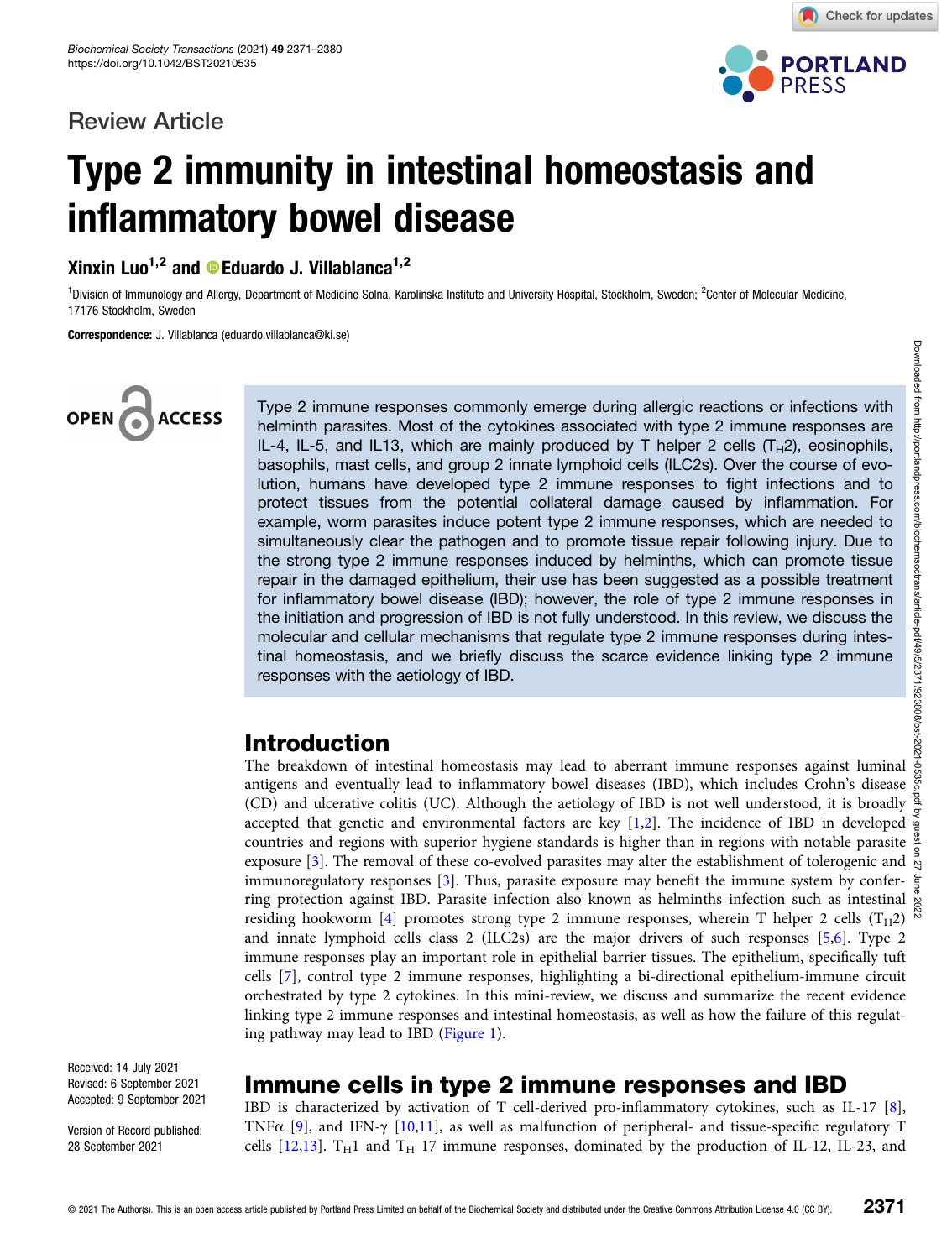<span id="page-1-0"></span>



#### Figure 1. Type 2 immune responses in the intestinal mucosa from healthy and inflammatory bowel disease (IBD).

Type 2 immune responses mediated by  $T_H2$  and ILC2 during homoeostatic conditions, inflammation and tissue repair: (a) At steady-state conditions, type 2 cytokines produced by either ILC2 or  $T_H$ 2 orchestrate epithelial homeostasis. Type 2 immune responses can promote crypt stemness and the epithelial cell differentiation towards the tuft and/or goblet cell lineage. This process is crucial to maintain a healthy mucus layer and eventually the integrity of the intestinal barrier. Epithelial cells derived alarmins (IL-25, CysLTs, IL-33, and TSLP) activate ILC2 promoting the establishment of tolerogenic immune responses. (b) In the inflamed intestine during IBD, ILC2, and  $T_H2$  accumulate in inflamed lesions. Damaged epithelium permeability and loss of the mucus layer might result in commensals bacterial translocation and dissemination. Dissemination of bacteria result in NOD2-dependent activation which results in the production of IL-33. Eventually, ILC2s are activated by IL-33 and in turn produce IL-5 and IL-13, which fuel chronic ileitis. (c) During the process of tissue repair, IL-4 or IL-13 combined with apoptotic cells stimulate macrophages to promote wound healing and tissue remodeling.

IL-17 cytokines, have been well-studied in IBD [\[8](#page-6-0)]. However, the role of  $T_H2$  immunity in IBD is not well understood. Here we discuss the potential role of  $T_H2$  and its innate counterpart ILC2 in the aetiology of IBD.

#### $T_H2$  in IBD

 $T_H2$  immune responses contribute to tissue repair and damage control, which can be considered as the counterpart to  $T_H1$  immune responses [\[14\]](#page-6-0). The activation of transcription factors associated with  $T_H2$  differentiation (e.g. GATA3, STAT6, and c-MAF), represses  $T_H1$  or  $T_H17$  differentiation, thus inhibiting the production of type 1 and type 17 effector cytokines (e.g. IFNγ, IL-1β, TNFα, and IL-17), which are known to drive IBD pathogenicity [\[15](#page-6-0)–[17\]](#page-6-0).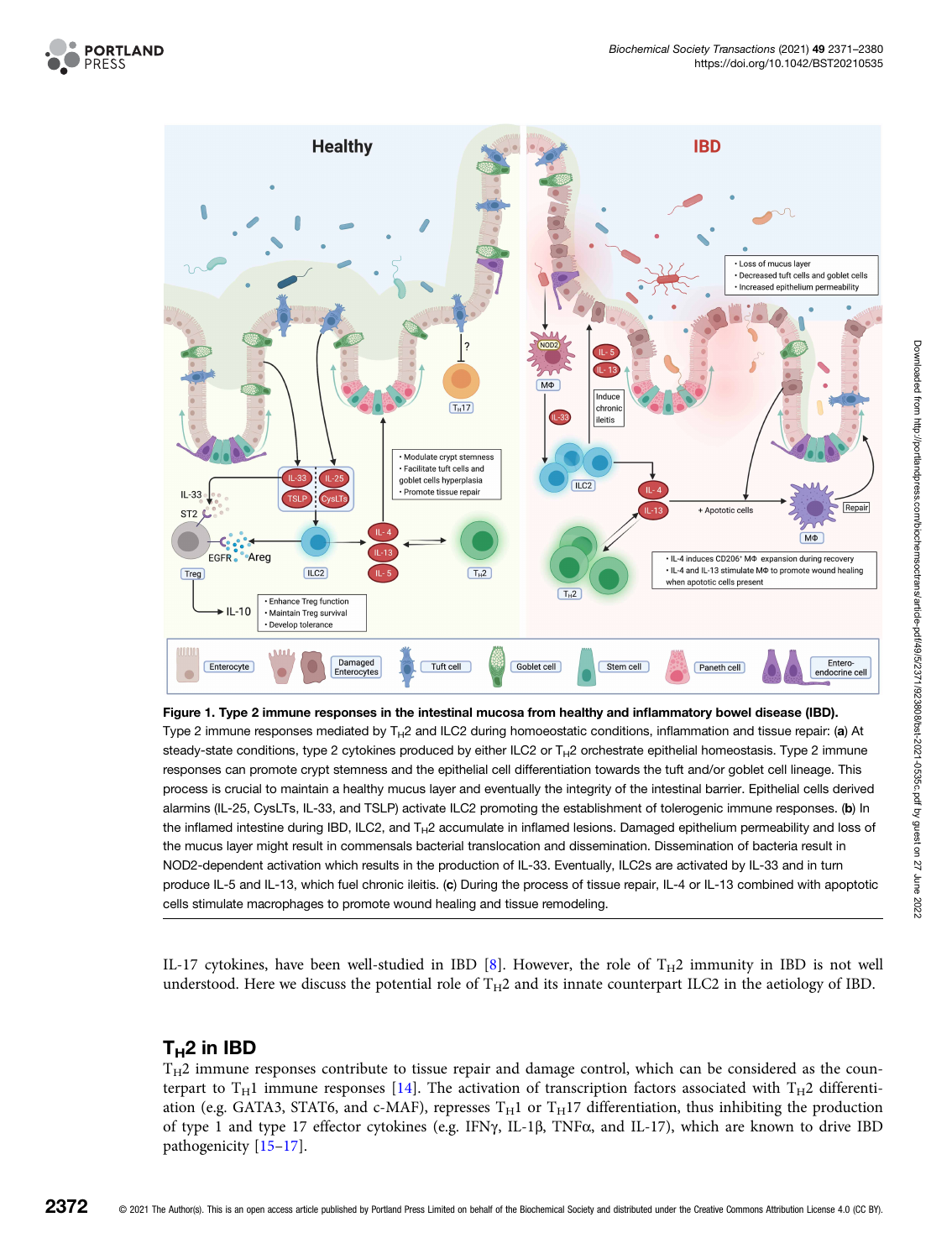

Although direct links between  $T_H2$  immune response and IBD have not been shown, there is emerging research showing indirect links.  $T_H2$  cells are more abundant in the lamina propria of UC compared with CD patients [[2\]](#page-6-0). Moreover,  $T_H2$  cells are enriched in CD patients who do not respond to anti-TNF therapy, suggesting that increased  $T_H2$  is associated with IBD severity [[18](#page-6-0)]. Despite the accumulation of  $T_H2$  cells in inflamed tissues, it is not known whether  $T_H2$  cells are beneficial or detrimental. However, it is known that the type 2 cytokine IL-4 promotes macrophage-mediated wound healing and alleviates colitis [\[14,19\]](#page-6-0). A similar effect has been observed in studies with IL-13, which together with apoptotic cells, is required in macrophagedependent pathogen clearance and tissue integrity restoration [\[20\]](#page-6-0). Phenome-wide association studies also found that carriers of the R130Q variant links high IL-13 activity with low susceptibility for developing CD [[21\]](#page-6-0). Moreover, sustained CD4T cell-derived IL-13 activity protects mice from experimental colitis [\[21\]](#page-6-0). A recent case report suggested that blocking IL-4 activity using the IL-4Ralpha antagonist dupilumab may cause enteritis as a side effect when initially used to treat atopic dermatitis [\[22\]](#page-7-0). Thus,  $T_H2$  immune response may play a protective role in the pathogenesis of IBD.

On the other hand,  $T_H2$  cells may directly cause intestinal inflammation, as seen by experiments in which IL-4 expressing  $CD4^+$  T cells from mice with ileitis were sufficient to initiate ileitis upon being adoptively trans-ferred in immunocompromised recipients [[23\]](#page-7-0). In addition, despite the primarily role of  $T_H1$  immune responses in the establishment of ileitis in SAMP1/YitFc mice, the terminal ileal tissue manifested an elevated type 2 immunity signature (IL-5, IL-13, and GATA3/Tbet ratio) during chronic inflammation compared with the healthy control  $[23]$  $[23]$  $[23]$ .T<sub>H</sub>2 responses are also the driving force in an oxazolone-induced colitis murine model, which can be attenuated by suppressing type 2 cytokines [\[24](#page-7-0)–[26\]](#page-7-0). Blocking GATA3 with a specific DNAzyme reduces inflammation histologically in a 2,4,6-trinitrobenzene sulfonic acid (TNBS)-induced colitis murine model [\[27\]](#page-7-0). In human, UC patients show enhanced type 2 response in their mucosal samples compared with CD [\[18\]](#page-6-0). Interestingly, the source of IL-13 may be type 2 natural killer T cells rather than conventional  $T_H2$  cells [[28,29](#page-7-0)]. Contrasting with the preclinical data, the IL-13 neutralizers tralokinumab and anrukinzumab did not achieve clinically significant responses in UC patients [\[30,31](#page-7-0)]. These contradictory findings may reflect the heterogeneous aetiology and immunological response in IBD patients. Future studies might address the source of type 2 cytokines and how their interplay with  $T_H2$  cells contributes to the disease development.

#### Type 2 innate lymphoid cells (ILC2) in IBD

Unlike  $T_H2$ , which responds to antigen-specific activation signals, ILC2 responds to a broader range of stimuli derived from immune cells, epithelial cells, or even neurons [\[32\]](#page-7-0) and, functions in parasite invasion, allergic reactions, tissue repair, and intestinal homeostasis [\[33\]](#page-7-0). ILC2 serves as an initial response before the adaptive immune system resolves the challenge. When challenged, the tuft cell-derived IL-25 activates small intestine resident ILC2s. ILC2 attracts and activates  $T_H2$  cells by producing the type 2 cytokines IL-4, IL-5, and IL-13 [[7,](#page-6-0)[34\]](#page-7-0). As a result, effector cytokines such as IL-13 promote tissue remodeling by modulating crypt stemness and stimulating goblet cell (GC) and tuft cell hyperplasia in order to facilitate pathogen clearance [[34](#page-7-0)–[36](#page-7-0)].

Besides acting on epithelial cells, ILC2 impacts other immune cells. For example, ILC2 produces and secretes amphiregulin (AREG), which can trigger epidermal growth factor receptor (EGFR) signaling of regulatory T cells (Treg) to consequently enhance their immunosuppressive potential [\[37](#page-7-0)–[39\]](#page-7-0). Moreover, similar to negative selection in the thymus, ILC expresses MHC II molecules, which deplete commensal bacteria-specific CD4+ T cells [\[40](#page-7-0)]. Although this mechanism has been fully demonstrated in ILC3s, studies have demonstrated that MHC II is also expressed on ILC2s [[41,42\]](#page-7-0). Emerging research also highlights the dialog between ILC2 and the enteric nervous system (ENS), which is crucial for establishing homeostasis. Neuromedin U (NMU), a neuropeptide produced by neurons, can be sensed by NMU receptor 1 (NMUR1)-expressing ILC2s, which are restricted to the gut [[43](#page-7-0)]. NMUR1 signaling is sufficient to activate and induce ILC2-derived type 2 immune responses [[43](#page-7-0)]. This neuron-ILC2 axis seems to be relevant to oral tolerance as the immune-suppressive cytokine IL-10 is highly regulated by the NMU-NMUR1 axis [\[44\]](#page-7-0). In addition, choline acetyltransferase (ChAT+) enteric neurons targets ILC2 through the production of the  $\alpha$ -calcitonin gene-related peptide, which inhibits ILC2-induced inflammation and tuft cell expansion [[45](#page-7-0)]. Thus, the cross-talk between ENS and ILC2 may be critical for establishing intestinal immune homeostasis.

In patients diagnosed early with IBD, increased ILC2 (restricted to inflamed tissue), was observed in UC, but not in CD patients, when compared with non-inflamed or healthy specimens [[46](#page-7-0)]. However, such observations were no longer seen in UC and CD patients with at least a 1-year medical history [[46](#page-7-0)]. This observation is in agreement with a recent study showing ILC2 accumulation in CD patients with a dysregulated bacteria-sensing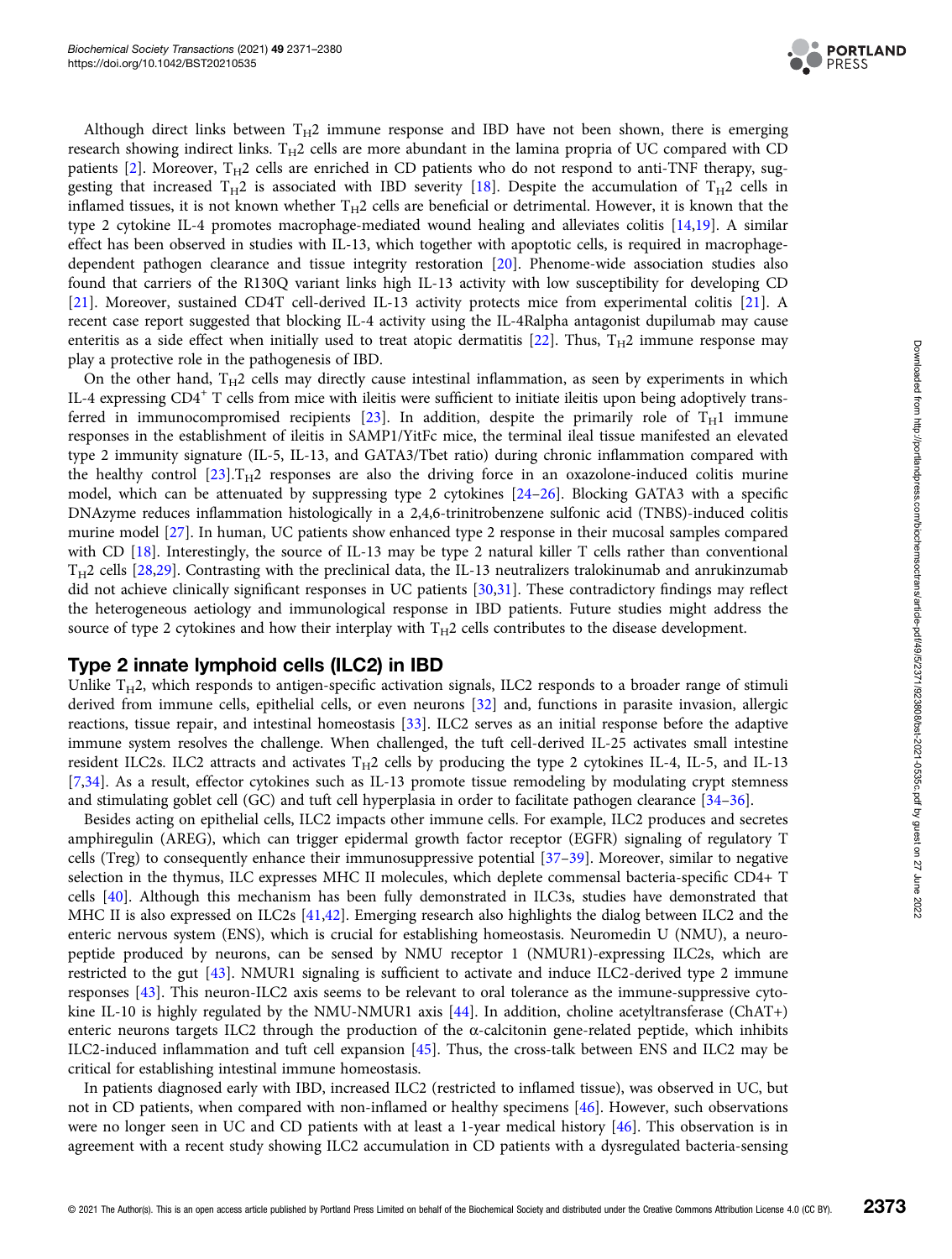

processes [\[47\]](#page-7-0). Regardless whether ILC2 plays a protective or pathogenic role in IBD [[48](#page-7-0),[49](#page-7-0)], the relationship between ILC2, the innate mucosal barrier, as well as immune and neural modulation, provides new therapeutic targets for IBD treatment.

## Intestinal epithelial cells

The intestinal barrier is composed primarily of a single layer of epithelial cells, which produce biochemical molecules that reinforce the physical barrier. The intestinal barrier acts as the first line of defence against possible pathogens; its malfunction may result in pathogen translocation into the lamina propria, triggering a cascade of events leading to IBD [\[50\]](#page-7-0). Many intestinal barrier components, such as tuft cells and mucinproducing GCs, are regulated by type 2 immunity.

#### Tuft cell

Intestinal tuft cells are chemoreceptive cells characterized by the presence of brush-like microvilli projecting to the intestinal lumen. Although tuft cells were first discovered in the 1950s, its critical role in maintaining intestinal homeostasis has only been recently characterized. This knowledge gap is likely due to limited research tools to visualize and investigate tuft cells who are low in abundance both in experimental models and human (e.g. tuft cells only make up 0.4% of the cells in the mouse intestinal epithelium) [[51](#page-7-0),[52](#page-7-0)]. Recent studies have shown that tuft cells sense luminal cues, such as microbe-derived metabolites [\[53\]](#page-8-0) and, regulate the invasion of pathogens, such as protists [\[54](#page-8-0)], helminth [[55](#page-8-0)], and/or virus [[56](#page-8-0)]. In response to pathogen invasion, tuft cells significantly expand and secrete large amounts of IL-25 and cysteinyl leukotrienes (cysLTs), which subsequently activate ILC2 [\[54\]](#page-8-0). In turn, tuft cell expansion required IL-13 and IL-5 signals given the evidence that deletion of these two genes impaired tuft cell hyperplasia in response to Nippostrongylus brasiliensis [\[34\]](#page-7-0). In the TNF $\alpha$ overexpressing mouse model of colitis, administration of succinate resulted in tuft cell hyperplasia and decreased ileum inflammation [[57\]](#page-8-0). In addition to tuft cell hyperplasia, treated mice demonstrated lower type 17 cytokines and retinoic acid receptor-related orphan receptor gamma-t (RORγt+) cells compared with control mice [[57](#page-8-0)]. Banerjee and colleagues reported that CD patients possess tuft cell deficiency in ileal lesions [[57](#page-8-0)]. Tuft cell-associated IBD phenotypes is not restricted to the ileum; a pediatric study reported that patients with acute duodenitis, ulcer, or celiac disease showed significantly lower tuft cells in the duodenum compared with controls.

Inflammation negatively impacts tuft cells. A previous study showed that inflammatory severity inversely correlates with tuft cell count [[58](#page-8-0)]. In mouse, doublecortin like kinase 1 (DCLK1) is a broadly used marker for tuft cell analysis. Conditional knock out mice lacking DCLK1 in intra epithelial cells develops spontaneous colitis from age around 3–4 weeks and this was associated with decreased COX-2 expression and therefore the reduced prostaglandin E2 (PGE2) production, which is a key regulator in colonic epithelial cells proliferation [[59](#page-8-0)]. Dclk1<sup>-/-</sup> mice also showed delayed tissue regeneration following intestinal damage [[60](#page-8-0)]. In agreement with a potential role in tissue regeneration, DCLK1 deficiency reduces the development of intestinal adenomas and limits pro-survival signaling and self-renewal in  $Apc^{Min/+}$  mice [\[61,62](#page-8-0)]. The mechanism by which tuft cells orchestrates tissue remodeling through cross-talk with immune cells requires future investigation. Moreover, whether the reduction in tuft cells in IBD lesions is a protective response or the consequence of IBD remains to be fully understood.

#### Goblet cells

GCs are epithelial cells with a narrow basal end and wide apical surface. GCs in the small intestine and colon share the same functional property, which is to secrete the mucus-producing mucin. As the main function of the mucus layer is to lubricate the intestinal lumen and to protect it from pathogen invasion, GCs are critical for maintaining the barrier integrity. In agreement, mucin-2 (Muc2)-deficient mice show spontaneous colitis [[63](#page-8-0)]. GC hyperplasia is often seen in allergies or helminth infections, wherein the  $T_H2$  immune response is enhanced. ILC2 has been proposed to be a major modulator of GC homeostasis and function [[7](#page-6-0),[34](#page-7-0)[,55\]](#page-8-0). In experimental colitis, IL-33 induced ILC2 activation, resulting in GC hyperplasia that contributes to epithelial structural restoration [\[64\]](#page-8-0). In addition, ILC2-derived IL-13 induces GC hyperplasia in an in vitro organoid culture system [[65\]](#page-8-0). However, whether  $T_H2$  and/or ILC2 have direct effects on GC homeostasis and function in IBD patients needs to be determined.

Aberrant GC function has been characterized in UC patients. A proteomic study in active UC patients demonstrated that MUC2 was significantly decreased in both colonic lesions and uninflamed sites [[66](#page-8-0)]. This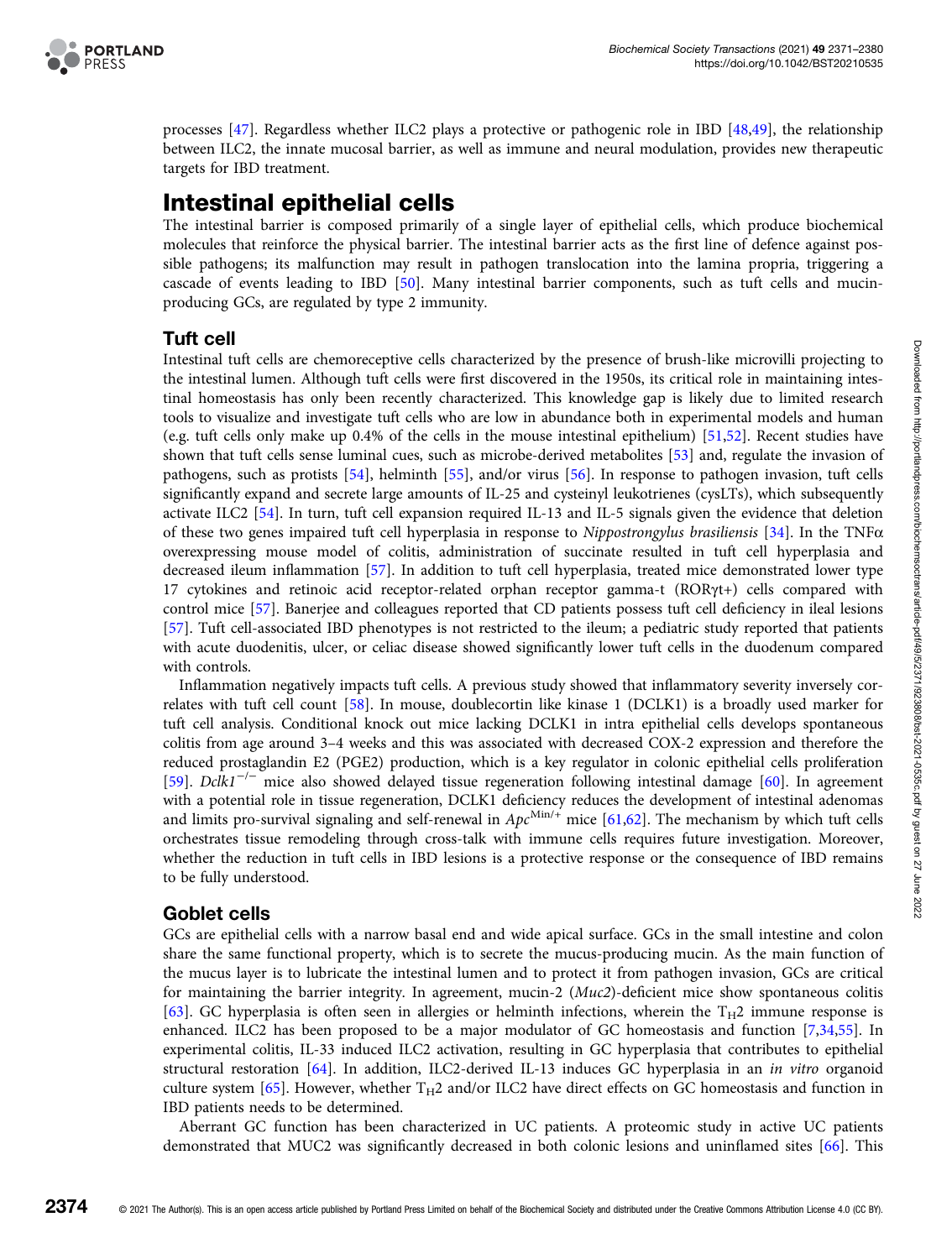

phenotype is in line with a systematic review showing that 5 out of 8 human studies during the past 25 years reported decreased MUC2 protein levels in UC patients compared with healthy individuals [[67\]](#page-8-0). The pathogenicity associated with decreased MUC2 was linked to increased bacterial penetration in the inner layer of mucus, which may lead to intestinal inflammation and dysbiosis [[68](#page-8-0)]. Single-cell transcriptional analysis identified inter-crypt goblet cells (icGCs), a functionally distinct GC subpopulation from the canonical crypt-resident GCs [[69\]](#page-8-0). Mucus secreted by icGCs seals the gap between opening crypts, thus preventing microbial penetration into the stem cells niche [\[69\]](#page-8-0). Moreover, UC patients demonstrated reduced icGCs and mucus defects [[69\]](#page-8-0). In line with its protective role, icGC-deficient mice develop age-dependent colitis [[69](#page-8-0)]. Whether icGC homeostasis and function is regulated by type 2 immunity, similar to conventional GCs, requires further investigation.

## Epithelium-derived type 2 immunity associated cytokines

Cytokines, which modulate intestinal barrier function, are crucial for the development of type 2 immune responses. In the following section, we will discuss classical epithelium-derived cytokines (called intestinal alarmins) that modulate type 2 immunity.

#### IL-25

IL-25 (also named IL-17E) belongs to the IL-17 family and triggers the heterodimer complex IL-17RA and IL-17RB (IL-25R). IL-25, which is primarily produced and secreted by tuft cells, promotes type 2 responses [[70\]](#page-8-0). The proliferation of IL-25 producing tuft cells is stimulated by IL-4, IL-5, and IL-13 in a positive feedback loop [[34](#page-7-0)[,70](#page-8-0)].

The IL-25 gene is located within a region reported to confer susceptibility to IBD; however, a study in a small cohort of patients did not show the association between polymorphisms within the IL-25 and IBD [\[71\]](#page-8-0). Studies in larger cohorts of IBD patients are needed to investigate the involvement of polymorphisms in the IL-25 gene in IBD aetiology.

IL-25 can act on IL25R-expressing ILC2s, CD4<sup>+</sup> T cells and mesenchymal stem cells (MSC) [[72](#page-8-0)]. IL-25R<sup>+</sup>  $CD4^+$  T cells and IL-25R<sup>+</sup> Lgr5<sup>+</sup> MSCs are enriched in the inflamed colonic mucosa of CD and UC patients compared with healthy individuals or non-inflamed tissue from IBD patients [\[72\]](#page-8-0). However, reductions in cir-culating IL-25R<sup>+</sup> CD4<sup>+</sup> was negatively correlated with inflammation-associated severity [[72](#page-8-0)]. In vitro studies showed that IL-25 may prime Lgr5<sup>+</sup> cells to secret pro-survival factors involved in the PI3K-Akt pathway to maintain epithelial cells homeostasis [\[72](#page-8-0)]. IL-25 was also found to ameliorate experimental TNBS- and dextran sodium sulfate (DSS)-induced colitis by inhibiting  $T_H17$  cells [[72](#page-8-0)–[75](#page-8-0)]. In line with these observations, Caruso and colleagues showed lower IL-25 transcriptional and protein levels in IBD colonic biopsies compared with healthy individuals [[76\]](#page-8-0). Interestingly, IL-25R is expressed by CD14<sup>+</sup> cells, a critical source of IL-12 in CD mucosa [\[76\]](#page-8-0). In vitro studies demonstrated that IL-25 signaling in  $CD14^+$  cells suppresses IBD inflammatory cytokines, such as IL-12 and IL-23 [[76](#page-8-0)]. Furthermore, IL-25 treatment could reduce partially the TNBS-colitis histologic scoring, suggesting that IL-25 may limit inflammation development by reducing IL-12 and IFNγ protein expression and cellular infiltration to the mucosa [[76](#page-8-0)]. IL-25 also shows tumor suppressive properties; blocking IL-25 signaling in a colitis-induced tumor model increases tumor numbers when compared with control mice [[77](#page-8-0)].

Despite the research described above, some studies suggest that IL-25 may aggravate mucosal inflammation. Reynolds et al. [[78](#page-8-0)] demonstrated that IL-25-deficient mice were protected from DSS-induced colitis; however, IL-25-deficient mice showed poorer outcomes compared with wild type control when infection was induced by Citrobacter rodentium. Thus, the role of IL-25 in either ameliorating or exacerbating intestinal inflammation may be context dependent.

#### IL-33

The type 2 cytokine IL-33 belongs to the IL-1 family. In response to intestinal damage or stress, IL-33 is released by necrotic epithelial cells, stromal cells and/or endothelial cells in both mouse and humans [[79\]](#page-8-0). IL-33, a potent driver of  $T_H2$  cells and ILC2 differentiation and function, plays an important role in allergic inflammation, which depends on IL-33 binding to its receptor ST2 (IL1RL1) and IL-1 receptor accessory protein (IL1RAP) [[80](#page-8-0)].

The dual-function of IL-33 has led to several debatable insights. Recently, IL-33 has been reported to delay C. rodentium clearance by limiting  $T_H17$  responses and increasing intestinal permeability [\[81\]](#page-8-0). The pathogenic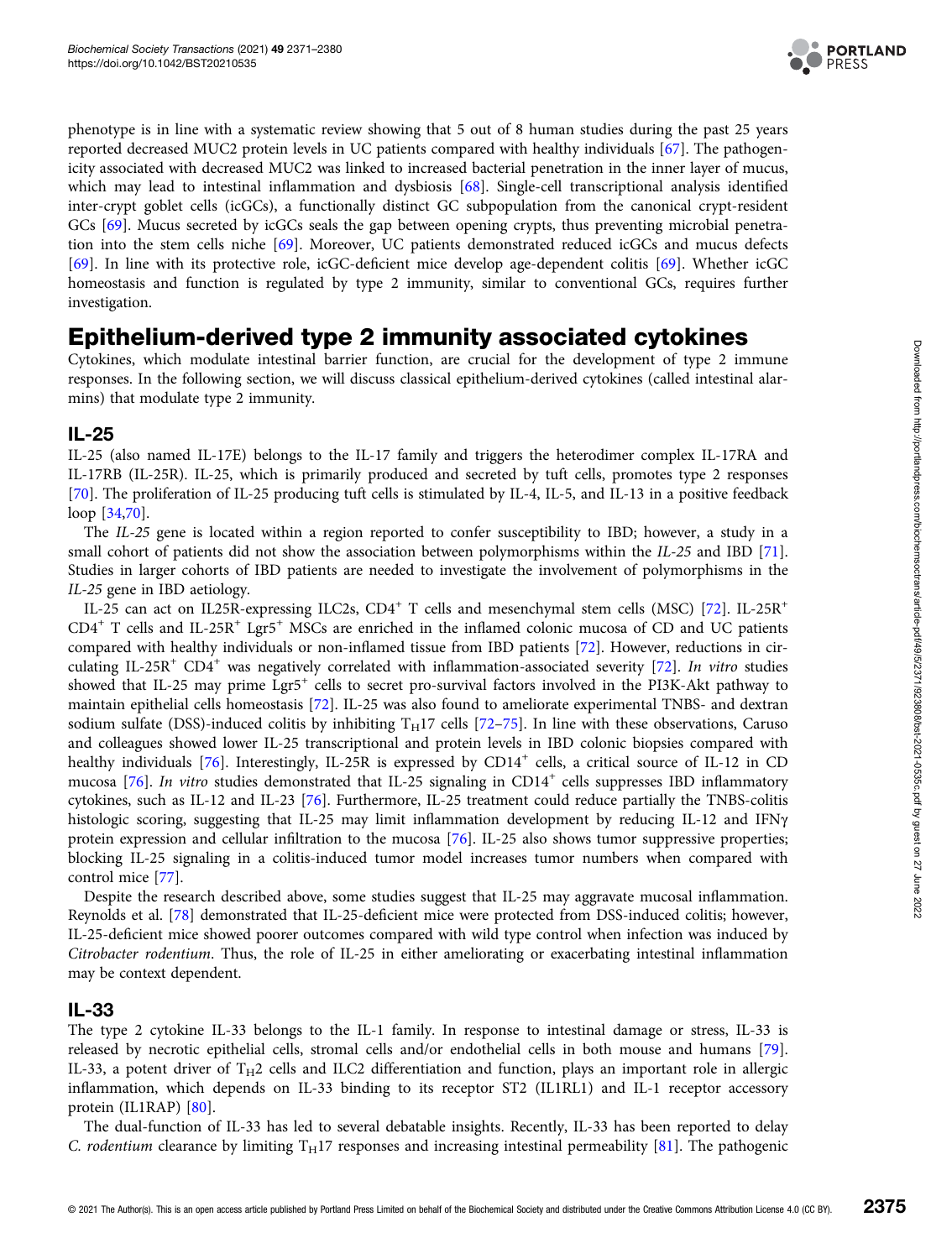

role of IL-33 was also observed in the SAMP1/YitFc (SAMP) mouse model of human CD ileitis [[47](#page-7-0)]. In this study, the IL-33/ST2 pathway promoted NOD2-induced ILC2 expansion in ileitis; furthermore, blocking IL-33 protected SAMP mice [[47](#page-7-0)]. Similar observations were seen in IL-33 deficient mice with DSS-induced colitis [[48](#page-7-0)]. In inflamed colonic biopsies from UC patients, IL-33 was increased compared with inflamed or noninflamed tissue samples from CD patients, indicating a pathogenic role in UC [[82](#page-8-0),[83](#page-9-0)]. In contrast with the pathogenic role of IL-33, the protective role of IL-33 may involve the interaction with regulatory T cells. ST2 is one of the top differentially expressed genes in colonic Treg cells (cTreg) compared with Treg cells in mesenteric lymph node (MLN) [[84](#page-9-0)]. Interestingly, cTreg differentiation and function is modulated by IL-33-ST2 sig-naling [[84](#page-9-0)]. During inflammation,  $Rag1^{-/-}$  mice receiving the combination of CD45.1<sup>+</sup> naïve T cells (RB<sup>hi</sup>) and  $ST2^{-/-}$  Treg have been reported to show impaired cTreg compared with  $RB^{hi}$  + wild type Treg, thus leading to more severe colitis [\[84\]](#page-9-0). Furthermore, IL-33 treatment reduced TNBS-colitis severity [\[85\]](#page-9-0). IL-33 can also favor tissue remodeling and induce tuft and GC function [\[64,65\]](#page-8-0). The failure to regulate the IL-33-tuft cell axis may be associated with SPRY2 (Sprouty2, an intracellular signaling regulator). SPRY2 expression has been shown to be enhanced in both CD and UC patients, resulting in tuft cells and GC inhibition [\[35\]](#page-7-0). Collectively, different studies showing both pathogenic and protective roles of IL-33 suggest that IL-33 may be a doubleedged sword.

#### Thymic stromal lymphopoietin (TSLP)

TSLP, which is mainly secreted by epithelial cells and stroma cells [[86\]](#page-9-0), is regarded as a potent ILC2 activator. Its role has been extensively studied in dermic allergic and asthma [\[87\]](#page-9-0). The role of TSLP in UC patients remains controversial. Tanaka et al. found that TSLP was increased in inflamed lesions compared with noninflamed tissues from UC patients. Furthermore, they showed that IL-4 and TNF-α may exacerbate TSLP expression, leading to enhanced inflammation [[88](#page-9-0)]. However, others showed that TSLP was reduced in UC patients compared with healthy or non-inflamed tissues [[89](#page-9-0),[90](#page-9-0)]. Patients receiving anti-IL-13 (tralokinumab) also showed more TSLP transcriptional expression with improved tissue healing compared before treatment [[89](#page-9-0)]. TSLP may trigger ILC2 to produce AREG, which in turn promotes epithelium repair via the AREG/EGFR signaling pathway. In line with this observation, TSLP receptor-deficient mice showed poorer outcomes compared with their wild type control in DSS model [\[91\]](#page-9-0). Furthermore, exogenous delivery of TSLP using an engineered lactic acid bacteria ameliorated DSS-induced inflammation by inducing TGF-β, thus reinforcing its immunosuppressive function [\[92\]](#page-9-0).

### **Perspectives**

- Type 2 immune responses are critical to control pathogen infections and to promote tissue repair whereas breakdown on these mechanisms may lead to IBD [\(Figure 1](#page-1-0))
- The current literature linking type 2 immune responses and IBD is rather inconclusive, as pathogenic and protective roles of type 2 immune responses in IBD has been reported.
- More intensive research on the specific function of type 2 cytokines in specific phases of the disease are urgently needed to better interpret the role of type 2 immune responses in IBD.

#### Competing Interests

E.J.V. has received research grants from F. Hoffmann-La Roche.

#### Funding

X.L. was supported by grants from China Scholarship Council (201907930012). E.J.V. was supported by grants from the Swedish Research Council, VR grant K2015-68X-22765-01-6 and 2018-02533, Formas grant no. FR-2016/0005, Cancerfonden (19 0395 Pj), and the Wallenberg Academy Fellow program (2019.0315). Schematics were partially created with BioRender.com.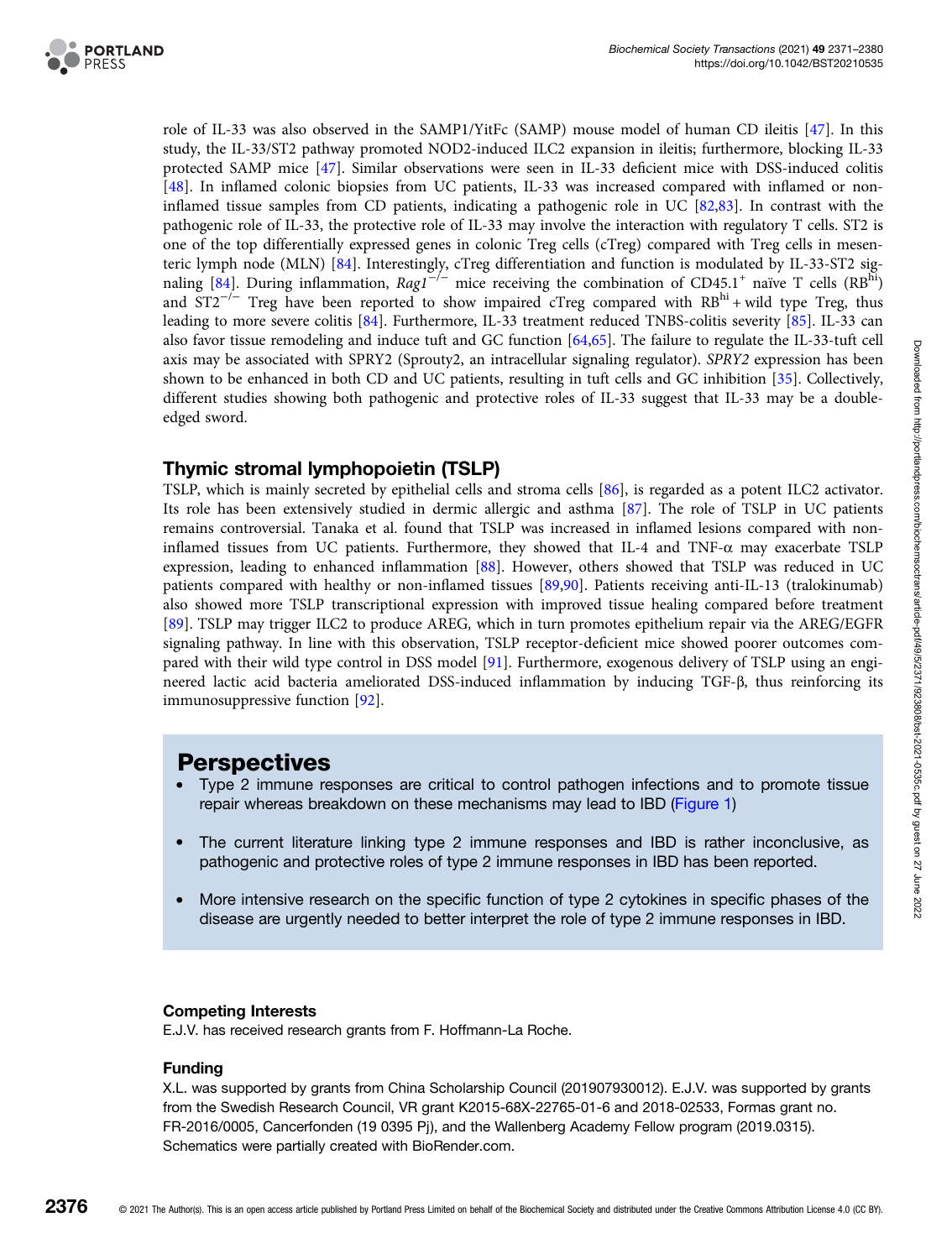

#### <span id="page-6-0"></span>Open Access

Open access for this article was enabled by the participation of Karolinska Institute in an all-inclusive Read & Publish pilot with Portland Press and the Biochemical Society.

#### Author Contribution

X.L. and E.J.V. wrote, revised and edited the manuscript. The figure was prepared by X.L. and revised by E.J.V.

#### Acknowledgement

We thank members of the Villablanca lab for their helpful comments.

#### Abbreviations

AREG, amphiregulin; CD, Crohn's disease; DCLK1, doublecortin like kinase 1; DSS, dextran sodium sulfate; EGFR, epidermal growth factor receptor; ENS, enteric nervous system; GCs, goblet cells; IBD, inflammatory bowel diseases; icGCs, inter-crypt goblet cells; MSC, mesenchymal stem cells; NMU, neuromedin U; NMUR1, NMU receptor 1; RORγt+, receptor-related orphan receptor gamma-t; T<sub>H</sub>2, T helper 2 cells; TNBS, 2,4,6-trinitrobenzene sulfonic acid; Treg, regulatory T cells; TSLP, thymic stromal lymphopoietin; UC, ulcerative colitis.

## **Reference**<br>1 Ananthakrishn

- 1 Ananthakrishnan, A.N., Bernstein, C.N., Iliopoulos, D., Macpherson, A., Neurath, M.F., Ali, R.A.R. et al. (2018) Environmental triggers in IBD: a review of progress and evidence. Nat. Rev. Gastroenterol. Hepatol. 15, 39–49 <https://doi.org/10.1038/nrgastro.2017.136>
- 2 Imam, T., Park, S., Kaplan, M.H. and Olson, M.R. (2018) Effector T helper cell subsets in inflammatory bowel diseases. Front. Immunol. 9, 1212 [https://doi.org/10.3389/](https://doi.org/10.3389/fimmu.2018.01212)fimmu.2018.01212
- 3 Mohammadi, R., Hosseini-Safa, A., Ehsani Ardakani, M.J. and Rostami-Nejad, M. (2015) The relationship between intestinal parasites and some immune-mediated intestinal conditions. Gastroenterol. Hepatol. Bed. Bench. 8, 123-131 PMID: [25926937](http://www.ncbi.nlm.nih.gov/pubmed/25926937)
- 4 Salgame, P., Yap, G.S. and Gause, W.C. (2013) Effect of helminth-induced immunity on infections with microbial pathogens. Nat. Immunol. 14, 1118–1126 <https://doi.org/10.1038/ni.2736>
- 5 Anthony, R.M., Rutitzky, L.I., Urban, J.F., Stadecker, M.J. and Gause, W.C. (2007) Protective immune mechanisms in helminth infection. Nat. Rev. Immunol. 7, 975–987 <https://doi.org/10.1038/nri2199>
- 6 Zhu, J. (2015) T helper 2 (Th2) cell differentiation, type 2 innate lymphoid cell (ILC2) development and regulation of interleukin-4 (IL-4) and IL-13 production. Cytokine 75, 14–24 <https://doi.org/10.1016/j.cyto.2015.05.010>
- 7 Howitt, M.R., Lavoie, S., Michaud, M., Blum, A.M., Tran, S.V., Weinstock, J.V. et al. (2016) Tuft cells, taste-chemosensory cells, orchestrate parasite type 2 immunity in the gut. Science 351, 1329-1333 <https://doi.org/10.1126/science.aaf1648>
- 8 Moschen, A.R., Tilg, H. and Raine, T. (2019) IL-12, IL-23 and IL-17 in IBD: immunobiology and therapeutic targeting. Nat. Rev. Gastroenterol. Hepatol. 16, 185–196 <https://doi.org/10.1038/s41575-018-0084-8>
- 9 Billmeier, U., Dieterich, W., Neurath, M.F. and Atreya, R. (2016) Molecular mechanism of action of anti-tumor necrosis factor antibodies in inflammatory bowel diseases. World J. Gastroenterol. 22, 9300–9313 <https://doi.org/10.3748/wjg.v22.i42.9300>
- 10 Langer, V., Vivi, E., Regensburger, D., Winkler, T.H., Waldner, M.J., Rath, T. et al. (2019) IFN-γ drives inflammatory bowel disease pathogenesis through VE-cadherin–directed vascular barrier disruption. J. Clin. Invest. 129, 4691–4707 <https://doi.org/10.1172/JCI124884>
- 11 Neurath, M.F. (2014) Cytokines in inflammatory bowel disease. Nat. Rev. Immunol. 14, 329–342 <https://doi.org/10.1038/nri3661>
- 12 Tindemans, I., Joosse, M.E. and Samsom, J.N. (2020) Dissecting the heterogeneity in T-cell mediated inflammation in IBD. Cells 9, 110 [https://doi.org/](https://doi.org/10.3390/cells9010110) [10.3390/cells9010110](https://doi.org/10.3390/cells9010110)
- 13 Veltkamp, C., Anstaett, M., Wahl, K., Möller, S., Gangl, S., Bachmann, O. et al. (2011) Apoptosis of regulatory T lymphocytes is increased in chronic inflammatory bowel disease and reversed by anti-TNF $\alpha$  treatment. Gut 60, 1345–1353 <https://doi.org/10.1136/gut.2010.217117>
- 14 Gause, W.C., Wynn, T.A. and Allen, J.E. (2013) Type 2 immunity and wound healing: evolutionary refinement of adaptive immunity by helminths. Nat. Rev. Immunol. 13, 607–614 <https://doi.org/10.1038/nri3476>
- 15 Biedermann, T., Röcken, M. and Carballido, J.M. (2004) TH1 and TH2 lymphocyte development and regulation of TH cell-mediated immune responses of the skin. J. Investig. Dermatol. Symp. Proc. 9, 5–14 <https://doi.org/10.1111/j.1087-0024.2004.00829.x>
- 16 Kaiko, G.E., Horvat, J.C., Beagley, K.W. and Hansbro, P.M. (2008) Immunological decision-making: how does the immune system decide to mount a helper T-cell response? Immunology 123, 326-338 <https://doi.org/10.1111/j.1365-2567.2007.02719.x>
- 17 Selin, K.A., Hedin, C.R.H. and Villablanca, E.J. (2021) Immunological networks defining the heterogeneity of inflammatory bowel diseases. J. Crohns Colitis jjab085 <https://doi.org/10.1093/ecco-jcc/jjab085>
- 18 Li, J., Ueno, A., Fort Gasia, M., Luider, J., Wang, T., Hirota, C. et al. (2016) Profiles of lamina propria T helper cell subsets discriminate between ulcerative colitis and Crohn's disease. Inflamm. Bowel Dis. 22, 1779-1792 https://doi.org/10.1097/MIB.000000000000011
- 19 Jayme, T.S., Leung, G., Wang, A., Workentine, M.L., Rajeev, S., Shute, A. et al. (2020) Human interleukin-4-treated regulatory macrophages promote epithelial wound healing and reduce colitis in a mouse model. Sci. Adv. 6, eaba4376 <https://doi.org/10.1126/sciadv.aba4376>
- 20 Bosurgi, L., Cao, Y.G., Cabeza-Cabrerizo, M., Tucci, A., Hughes, L.D., Kong, Y. et al. (2017) Macrophage function in tissue repair and remodeling requires IL-4 or IL-13 with apoptotic cells. Science 356, 1072-1076 <https://doi.org/10.1126/science.aai8132>
- 21 Karmele, E.P., Pasricha, T.S., Ramalingam, T.R., Thompson, R.W., Gieseck, R.L., Knilans, K.J. et al. (2019) Anti-IL-13Ro2 therapy promotes recovery in a murine model of inflammatory bowel disease. Mucosal Immunol. 12, 1174–1186 <https://doi.org/10.1038/s41385-019-0189-6>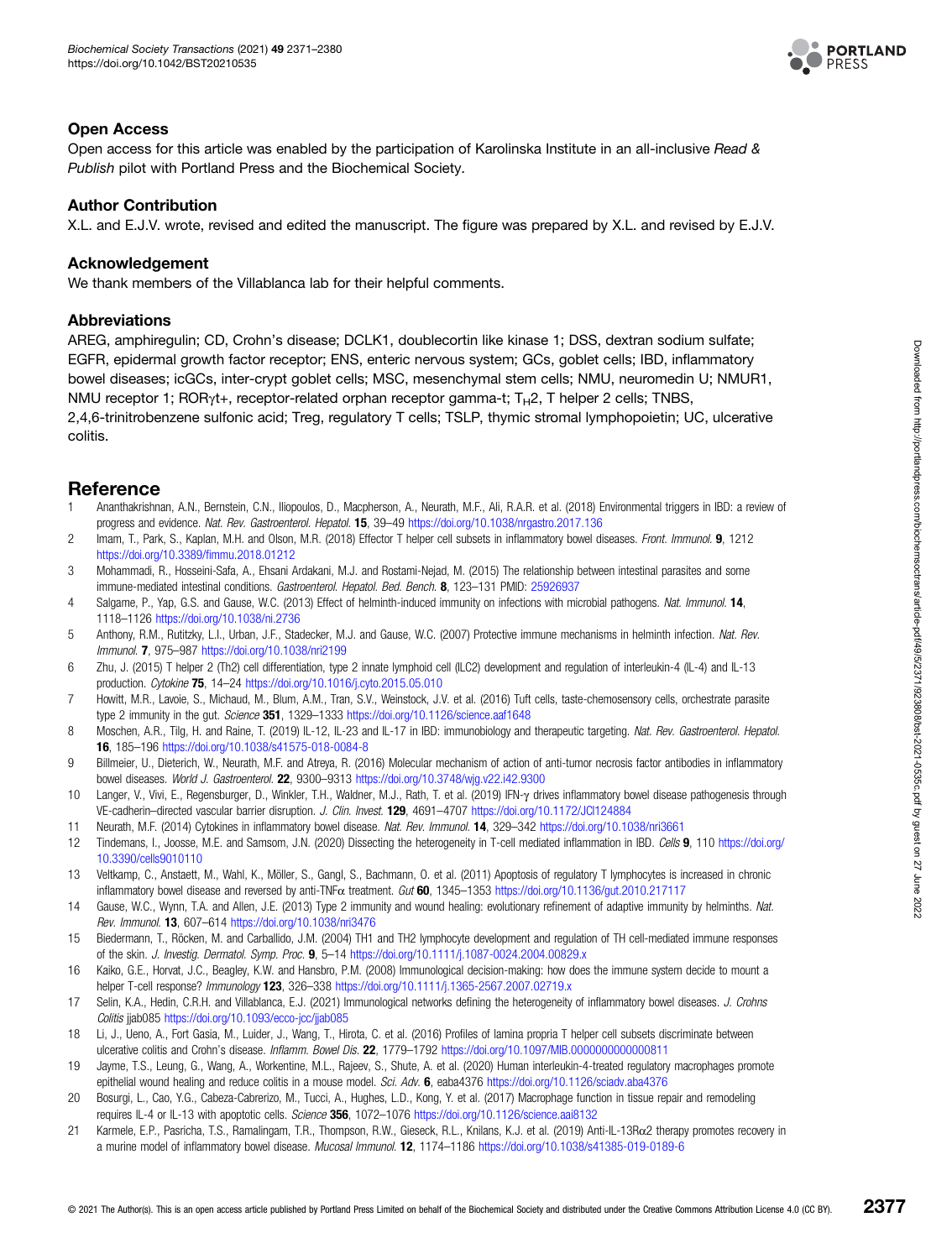<span id="page-7-0"></span>

- 22 Shimodaira, Y., Takahashi, S. and Iijima, K. (2021) Anti-IL-4Ralpha monoclonal antibody dupilumab mimics ulcerative colitis: a case report. BMC Gastroenterol. 21, 207 <https://doi.org/10.1186/s12876-021-01803-8>
- 23 Bamias, G., Martin, C., Mishina, M., Ross, W.G., Rivera-Nieves, J., Marini, M. et al. (2005) Proinflammatory effects of TH2 cytokines in a murine model of chronic small intestinal inflammation. Gastroenterology 128, 654–666 <https://doi.org/10.1053/j.gastro.2004.11.053>
- 24 Boirivant, M., Fuss, I.J., Chu, A. and Strober, W. (1998) Oxazolone colitis: a murine model of T helper cell type 2 colitis treatable with antibodies to interleukin 4. J. Exp. Med. 188, 1929–1939 <https://doi.org/10.1084/jem.188.10.1929>
- 25 Mf N, B.W. (2016) Oxazolone-induced colitis as a model of Th2 immune responses in the intestinal mucosa. Methods Mol. Biol. 1422, 253-261 [https://doi.org/10.1007/978-1-4939-3603-8\\_23](https://doi.org/10.1007/978-1-4939-3603-8_23)
- 26 Itani, S., Watanabe, T., Nadatani, Y., Sugimura, N., Shimada, S., Takeda, S. et al. (2016) NLRP3 inflammasome has a protective effect against oxazolone-induced colitis: a possible role in ulcerative colitis. Sci. Rep. 6, 39075 <https://doi.org/10.1038/srep39075>
- 27 Popp, V., Gerlach, K., Mott, S., Turowska, A., Garn, H., Atreya, R. et al. (2017) Rectal delivery of a DNAzyme that specifically blocks the transcription factor GATA3 and reduces colitis in mice. Gastroenterology 152, 176–192.e5 <https://doi.org/10.1053/j.gastro.2016.09.005>
- 28 Fuss, I.J., Heller, F., Boirivant, M., Leon, F., Yoshida, M., Fichtner-Feigl, S. et al. (2004) Nonclassical CD1d-restricted NK T cells that produce IL-13 characterize an atypical Th2 response in ulcerative colitis. J. Clin. Invest. 113, 1490–1497 <https://doi.org/10.1172/JCI19836>
- 29 Sagami, S., Ueno, Y., Tanaka, S., Fujita, A., Niitsu, H., Hayashi, R. et al. (2017) Choline deficiency causes colonic type II natural killer T (NKT) cell loss and alleviates murine colitis under type I NKT cell deficiency. PLoS One 12, e0169681 <https://doi.org/10.1371/journal.pone.0169681>
- 30 Danese, S., Rudzinski, J., Brandt, W., Dupas, J.-L., Peyrin-Biroulet, L., Bouhnik, Y. et al. (2015) Tralokinumab for moderate-to-severe UC: a randomised, ́ double-blind, placebo-controlled, phase IIa study. Gut 64, 243-249 <https://doi.org/10.1136/gutjnl-2014-308004>
- 31 Reinisch, W., Panés, J., Khurana, S., Toth, G., Hua, F., Comer, G.M. et al. (2015) Anrukinzumab, an anti-interleukin 13 monoclonal antibody, in active UC: efficacy and safety from a phase IIa randomised multicentre study. Gut 64, 894–900 <https://doi.org/10.1136/gutjnl-2014-308337>
- 32 McGinty, J.W. and von Moltke, J. (2020) A three course menu for ILC and bystander T cell activation. Curr. Opin. Immunol. 62, 15–21 [https://doi.org/](https://doi.org/10.1016/j.coi.2019.11.005) [10.1016/j.coi.2019.11.005](https://doi.org/10.1016/j.coi.2019.11.005)
- 33 Schulz-Kuhnt, A., Neurath, M.F., Wirtz, S. and Atreya, I. (2021) Innate lymphoid cells as regulators of epithelial integrity: therapeutic implications for inflammatory bowel diseases. Front. Med. 8, 656745 <https://doi.org/10.3389/fmed.2021.656745>
- von Moltke, J., Ji, M., Liang, H.-E. and Locksley, R.M. (2016) Tuft-cell-derived IL-25 regulates an intestinal ILC2–epithelial response circuit. Nature 529, 221–225 <https://doi.org/10.1038/nature16161>
- 35 Schumacher, M.A., Hsieh, J.J., Liu, C.Y., Appel, K.L., Waddell, A., Almohazey, D. et al. (2021) Sprouty2 limits intestinal tuft and goblet cell numbers through GSK3β-mediated restriction of epithelial IL-33. Nat. Commun. 12, 836 <https://doi.org/10.1038/s41467-021-21113-7>
- 36 Henriksson J, T., Coursey, T.G., Corry, D.B., De Paiva, C.S. and Pflugfelder, S.C. (2015) IL-13 stimulates proliferation and expression of mucin and immunomodulatory genes in cultured conjunctival goblet cells. Invest. Ophthalmol. Vis. Sci. 56, 4186-4197 <https://doi.org/10.1167/iovs.14-15496>
- 37 Zaiss, D.M.W., van Loosdregt, J., Gorlani, A., Bekker, C.P.J., Gröne, A., Sibilia, M. et al. (2013) Amphiregulin enhances regulatory T cell suppressive function via the epidermal growth factor receptor. Immunity 38, 275–284 <https://doi.org/10.1016/j.immuni.2012.09.023>
- 38 Zaiss, D.M.W., Gause, W.C., Osborne, L.C. and Artis, D. (2015) Emerging functions of amphiregulin in orchestrating immunity, inflammation and tissue repair. Immunity 42, 216–226 <https://doi.org/10.1016/j.immuni.2015.01.020>
- 39 Wang, S., Zhang, Y., Wang, Y., Ye, P., Li, J., Li, H. et al. (2016) Amphiregulin confers regulatory T cell suppressive function and tumor invasion via the EGFR/GSK-3β/Foxp3 axis. J. Biol. Chem. 291, 21085–21095 <https://doi.org/10.1074/jbc.M116.717892>
- 40 Hepworth, M.R., Monticelli, L.A., Fung, T.C., Ziegler, C.G.K., Grunberg, S., Sinha, R. et al. (2013) Innate lymphoid cells regulate CD4+ T cell responses to intestinal commensal bacteria. Nature 498, 113-117 <https://doi.org/10.1038/nature12240>
- 41 Oliphant, C.J., Hwang, Y.Y., Walker, J.A., Salimi, M., Wong, S.H., Brewer, J.M. et al. (2014) MHCII-mediated dialog between group 2 innate lymphoid cells and CD4(+) T cells potentiates type 2 immunity and promotes parasitic helminth expulsion. Immunity 41, 283–295 [https://doi.org/10.1016/j.](https://doi.org/10.1016/j.immuni.2014.06.016) [immuni.2014.06.016](https://doi.org/10.1016/j.immuni.2014.06.016)
- 42 Jiang, M., Liu, H., Li, Z., Wang, J., Zhang, F., Cao, K. et al. (2019) ILC2s induce adaptive Th2-type immunity in acute exacerbation of chronic obstructive pulmonary disease. Mediators Inflamm. 2019, 3140183 <https://doi.org/10.1155/2019/3140183>
- 43 Klose, C.S.N., Mahlakõiv, T., Moeller, J.B., Rankin, L.C., Flamar, A.-L., Kabata, H. et al. (2017) The neuropeptide neuromedin U stimulates innate lymphoid cells and type 2 inflammation. Nature 549, 282–286 <https://doi.org/10.1038/nature23676>
- 44 Bando, J.K., Gilfillan, S., Di Luccia, B., Fachi, J.L., Sécca, C., Cella, M. et al. (2019) ILC2s are the predominant source of intestinal ILC-derived IL-10. J. Exp. Med. 217, e20191520 <https://doi.org/10.1084/jem.20191520>
- 45 Xu, H., Ding, J., Porter, C.B.M., Wallrapp, A., Tabaka, M., Ma, S. et al. (2019) Transcriptional atlas of intestinal immune cells reveals that neuropeptide α-CGRP modulates group 2 innate lymphoid cell responses. Immunity 51, 696–708.e9 <https://doi.org/10.1016/j.immuni.2019.09.004>
- 46 Forkel, M., van Tol, S., Höög, C., Michaëlsson, J., Almer, S. and Mjösberg, J. (2019) Distinct alterations in the composition of mucosal innate lymphoid cells in newly diagnosed and established Crohn's disease and ulcerative colitis. J. Crohns Colitis 13, 67–78 <https://doi.org/10.1093/ecco-jcc/jjy119>
- 47 De Salvo, C., Buela, K.-A., Creyns, B., Corridoni, D., Rana, N., Wargo, H.L. et al. (2021) NOD2 drives early IL-33-dependent expansion of group 2 innate lymphoid cells during Crohn's disease-like ileitis. J. Clin. Invest. 131, e140624 https://doi.org/10.1172/JCl140624
- 48 Qiu, X., Qi, C., Li, X., Fang, D. and Fang, M. (2020) IL-33 deficiency protects mice from DSS-induced experimental colitis by suppressing ILC2 and Th17 cell responses. Inflamm. Res. 69, 1111–1122 <https://doi.org/10.1007/s00011-020-01384-4>
- 49 You, Y., Zhang, X., Wang, X., Yue, D., Meng, F., Zhu, J. et al. (2020) ILC2 proliferated by IL-33 stimulation alleviates acute colitis in Rag1-/- mouse through promoting M2 macrophage polarization. J. Immunol. Res. 2020, 5018975 <https://doi.org/10.1155/2021/9843489>
- 50 Vancamelbeke, M. and Vermeire, S. (2017) The intestinal barrier: a fundamental role in health and disease. Expert. Rev. Gastroenterol. Hepatol. 11, 821–834 <https://doi.org/10.1080/17474124.2017.1343143>
- 51 Gerbe, F., Legraverend, C. and Jay, P. (2012) The intestinal epithelium tuft cells: specification and function. Cell. Mol. Life Sci. 69, 2907-2917 <https://doi.org/10.1007/s00018-012-0984-7>
- 52 Schütz, B., Ruppert, A.-L., Strobel, O., Lazarus, M., Urade, Y., Büchler, M.W., et al. (2019) Distribution pattern and molecular signature of cholinergic tuft cells in human gastro-intestinal and pancreatic-biliary tract. Sci. Rep. 9, 17466 <https://doi.org/10.1038/s41598-019-53997-3>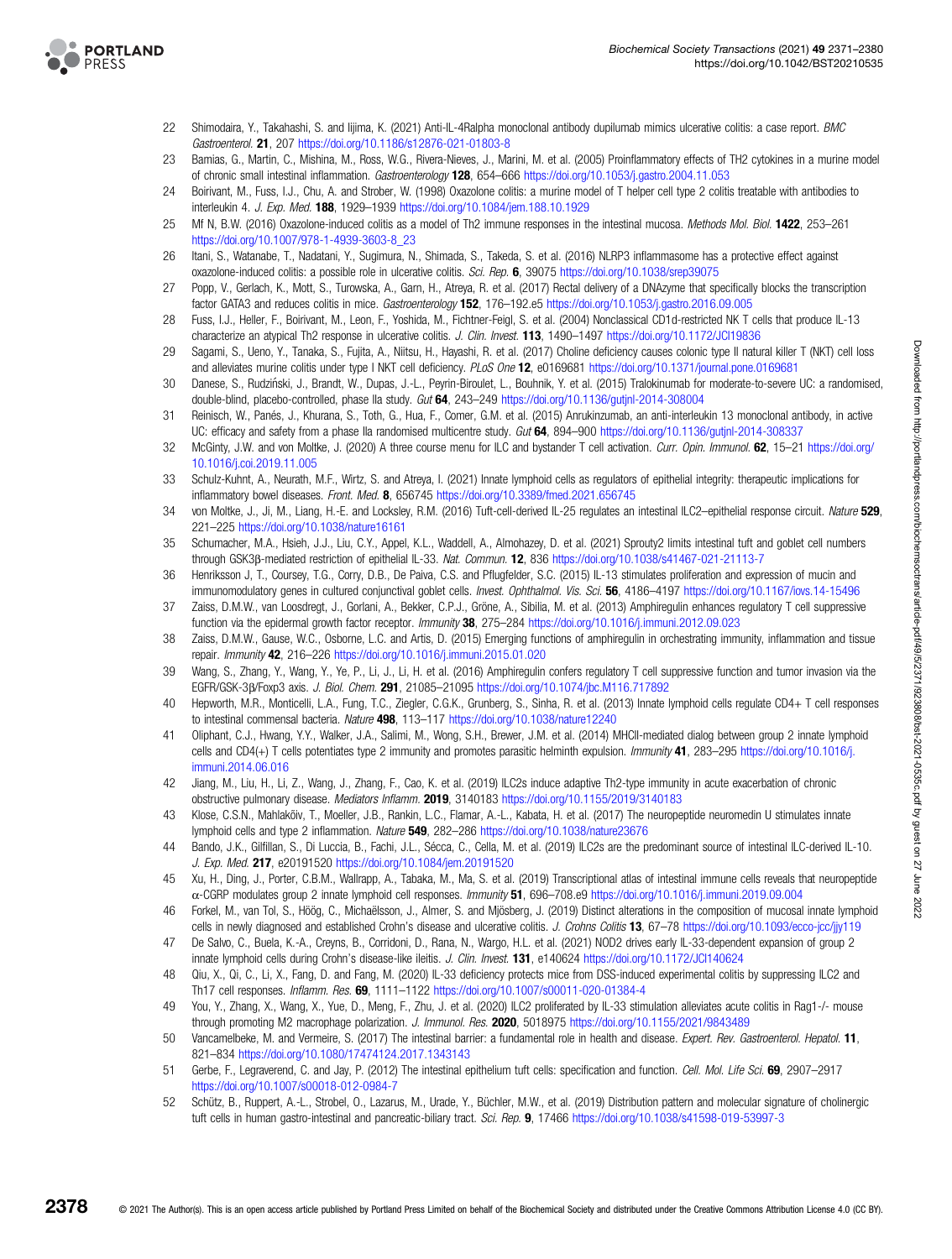

- <span id="page-8-0"></span>53 Schneider, C., O'Leary, C.E., von Moltke, J., Liang, H.-E., Ang, Q.Y., Turnbaugh, P.J., et al. (2018) A metabolite-triggered tuft cell-ILC2 circuit drives small intestinal remodeling. Cell 174, 271-284.e14 <https://doi.org/10.1016/j.cell.2018.05.014>
- 54 McGinty, J.W., Ting, H.-A., Billipp, T.E., Nadjsombati, M.S., Khan, D.M., Barrett, N.A. et al. (2020) Tuft cell-derived leukotrienes drive rapid anti-helminth immunity in the small intestine but are dispensable for anti-protist immunity. Immunity 52, 528-541.e7 <https://doi.org/10.1016/j.immuni.2020.02.005>
- 55 Gerbe, F., Sidot, E., Smyth, D.J., Ohmoto, M., Matsumoto, I., Dardalhon, V. et al. (2016) Intestinal epithelial tuft cells initiate type 2 mucosal immunity to helminth parasites. Nature 529, 226-230 <https://doi.org/10.1038/nature16527>
- 56 Wilen, C.B., Lee, S., Hsieh, L.L., Orchard, R.C., Desai, C., Hykes, B.L. et al. (2018) Tropism for tuft cells determines immune promotion of norovirus pathogenesis. Science 360, 204–208 <https://doi.org/10.1126/science.aar3799>
- 57 Banerjee, A., Herring, C.A., Chen, B., Kim, H., Simmons, A.J., Southard-Smith, A.N. et al. (2020) Succinate produced by intestinal microbes promotes specification of tuft cells to suppress Ileal inflammation. Gastroenterology 159, 2101-2115.e5 <https://doi.org/10.1053/j.gastro.2020.08.029>
- 58 Huh, W.J., Roland, J.T., Asai, M. and Kaji, I. (2020) Distribution of duodenal tuft cells is altered in pediatric patients with acute and chronic enteropathy. Biomed. Res. Tokyo Jpn. 41, 113–118 <https://doi.org/10.2220/biomedres.41.113>
- 59 Yi, J., Bergstrom, K., Fu, J., Shan, X., McDaniel, J.M., McGee, S. et al. (2019) Dclk1 in tuft cells promotes inflammation-driven epithelial restitution and mitigates chronic colitis. Cell Death Differ. 26, 1656–1669 <https://doi.org/10.1038/s41418-018-0237-x>
- 60 Qu, D., Weygant, N., May, R., Chandrakesan, P., Madhoun, M., Ali, N. et al. (2015) Ablation of doublecortin-like kinase 1 in the colonic epithelium exacerbates dextran sulfate sodium-induced colitis. PLoS One 10, e0134212 <https://doi.org/10.1371/journal.pone.0134212>
- 61 Westphalen, C.B., Asfaha, S., Hayakawa, Y., Takemoto, Y., Lukin, D.J., Nuber, A.H. et al. (2014) Long-lived intestinal tuft cells serve as colon cancer-initiating cells. J. Clin. Invest. 124, 1283-1295 https://doi.org/10.1172/JCl73434
- 62 Chandrakesan, P., Yao, J., Qu, D., May, R., Weygant, N., Ge, Y. et al. (2017) Dclk1, a tumor stem cell marker, regulates pro-survival signaling and self-renewal of intestinal tumor cells. Mol. Cancer 16, 30 <https://doi.org/10.1186/s12943-017-0594-y>
- 63 Van der Sluis, M., De Koning, B.A.E., De Bruijn, A.C.J.M., Velcich, A., Meijerink, J.P.P., Van Goudoever, J.B. et al. (2006) Muc2-deficient mice spontaneously develop colitis, indicating that MUC2 is critical for colonic protection. Gastroenterology 131, 117-129 [https://doi.org/10.1053/j.gastro.](https://doi.org/10.1053/j.gastro.2006.04.020) [2006.04.020](https://doi.org/10.1053/j.gastro.2006.04.020)
- 64 Monticelli, L.A., Osborne, L.C., Noti, M., Tran, S.V., Zaiss, D.M.W. and Artis, D. (2015) IL-33 promotes an innate immune pathway of intestinal tissue protection dependent on amphiregulin–EGFR interactions. Proc. Natl Acad. Sci. U.S.A. 112, 10762–10767 <https://doi.org/10.1073/pnas.1509070112>
- 65 Waddell, A., Vallance, J.E., Hummel, A., Alenghat, T. and Rosen, M.J. (2019) IL-33 Induces murine intestinal goblet cell differentiation indirectly via innate lymphoid cell IL-13 secretion. J. Immunol. 202, 598-607 <https://doi.org/10.4049/jimmunol.1800292>
- 66 van der Post, S., Jabbar, K.S., Birchenough, G., Arike, L., Akhtar, N., Sjovall, H. et al. (2019) Structural weakening of the colonic mucus barrier is an early event in ulcerative colitis pathogenesis. Gut 68, 2142-2151 <https://doi.org/10.1136/gutjnl-2018-317571>
- 67 Bankole, E., Read, E., Curtis, M.A., Neves, J.F. and Garnett, J.A. (2021) The relationship between mucins and ulcerative colitis: a systematic review. J. Clin. Med. 10, 1935 <https://doi.org/10.3390/jcm10091935>
- 68 Johansson, M.E.V., Gustafsson, J.K., Holmén-Larsson, J., Jabbar, K.S., Xia, L., Xu, H. et al. (2014) Bacteria penetrate the normally impenetrable inner colon mucus layer in both murine colitis models and patients with ulcerative colitis. Gut 63, 281-291 <https://doi.org/10.1136/gutjnl-2012-303207>
- 69 Nyström, E.E.L., Martinez-Abad, B., Arike, L., Birchenough, G.M.H., Nonnecke, E.B., Castillo, P.A. et al. (2021) An intercrypt subpopulation of goblet cells is essential for colonic mucus barrier function. Science 372, eabb1590 <https://doi.org/10.1126/science.abb1590>
- 70 Fort, M.M., Cheung, J., Yen, D., Li, J., Zurawski, S.M., Lo, S. et al. (2001) IL-25 induces IL-4, IL-5, and IL-13 and Th2-associated pathologies in vivo. Immunity 15, 985–995 [https://doi.org/10.1016/S1074-7613\(01\)00243-6](https://doi.org/10.1016/S1074-7613(01)00243-6)
- 71 Büning, C., Genschel, J., Weltrich, R., Lochs, H. and Schmidt, H. (2003) The interleukin-25 gene located in the inflammatory bowel disease (IBD) 4 region: no association with inflammatory bowel disease. Eur. J. Immunogenet. 30, 329-333 <https://doi.org/10.1046/j.1365-2370.2003.00411.x>
- 72 Su, J., Xie, C., Fan, Y., Cheng, W., Hu, Y., Huang, Q. et al. (2017) Interleukin-25 enhances the capacity of mesenchymal stem cells to induce intestinal epithelial cell regeneration. Am. J. Transl. Res. 9, 5320-5331 PMID: [29312486](http://www.ncbi.nlm.nih.gov/pubmed/29312486)
- 73 Cheng, W., Su, J., Hu, Y., Huang, Q., Shi, H., Wang, L. et al. (2017) Interleukin-25 primed mesenchymal stem cells achieve better therapeutic effects on dextran sulfate sodium-induced colitis via inhibiting Th17 immune response and inducing T regulatory cell phenotype. Am. J. Transl. Res. 9, 4149–4160 PMID: [28979689](http://www.ncbi.nlm.nih.gov/pubmed/28979689)
- 74 Su, J., Chen, T., Ji, X.-Y., Liu, C., Yadav, P.K., Wu, R. et al. (2013) IL-25 downregulates Th1/Th17 immune response in an IL-10-dependent manner in inflammatory bowel disease. Inflamm. Bowel Dis. 19, 720-728 <https://doi.org/10.1097/MIB.0b013e3182802a76>
- 75 Shi, T., Xie, Y., Fu, Y., Zhou, Q., Ma, Z., Ma, J. et al. (2017) The signaling axis of microRNA-31/interleukin-25 regulates Th1/Th17-mediated inflammation response in colitis. Mucosal Immunol. 10, 983-995 <https://doi.org/10.1038/mi.2016.102>
- 76 Caruso, R., Sarra, M., Stolfi, C., Rizzo, A., Fina, D., Fantini, M.C. et al. (2009) Interleukin-25 inhibits interleukin-12 production and Th1 cell-driven inflammation in the gut. Gastroenterology 136, 2270-2279 <https://doi.org/10.1053/j.gastro.2009.02.049>
- 77 Thelen, T.D., Green, R.M. and Ziegler, S.F. (2016) Acute blockade of IL-25 in a colitis associated colon cancer model leads to increased tumor burden. Sci. Rep. 6, 25643 <https://doi.org/10.1038/srep25643>
- 78 Reynolds, J.M., Lee, Y.-H., Shi, Y., Wang, X., Angkasekwinai, P., Nallaparaju, K.C. et al. (2015) Interleukin-17B antagonizes interleukin-25-mediated mucosal inflammation. Immunity 42, 692–703 <https://doi.org/10.1016/j.immuni.2015.03.008>
- 79 Mirchandani, A.S., Salmond, R.J. and Liew, F.Y. (2012) Interleukin-33 and the function of innate lymphoid cells. Trends Immunol. 33, 389-396 <https://doi.org/10.1016/j.it.2012.04.005>
- 80 Griesenauer, B. and Paczesny, S. (2017) The ST2/IL-33 axis in immune cells during inflammatory diseases. Front. Immunol. 8, 475 [https://doi.org/10.](https://doi.org/10.3389/fimmu.2017.00475) 3389/fi[mmu.2017.00475](https://doi.org/10.3389/fimmu.2017.00475)
- 81 Palmieri, V., Ebel, J.-F., Ngo Thi Phuong, N., Klopfleisch, R., Vu, V.P., Adamczyk, A. et al. (2021) Interleukin-33 signaling exacerbates experimental infectious colitis by enhancing qut permeability and inhibiting protective Th17 immunity. Mucosal Immunol. 14, 923–936 [https://doi.org/10.1038/](https://doi.org/10.1038/s41385-021-00386-7) [s41385-021-00386-7](https://doi.org/10.1038/s41385-021-00386-7)
- 82 Seidelin, J.B., Bjerrum, J.T., Coskun, M., Widjaya, B., Vainer, B. and Nielsen, O.H. (2010) IL-33 is upregulated in colonocytes of ulcerative colitis. Immunol. Lett. 128, 80–85 <https://doi.org/10.1016/j.imlet.2009.11.001>